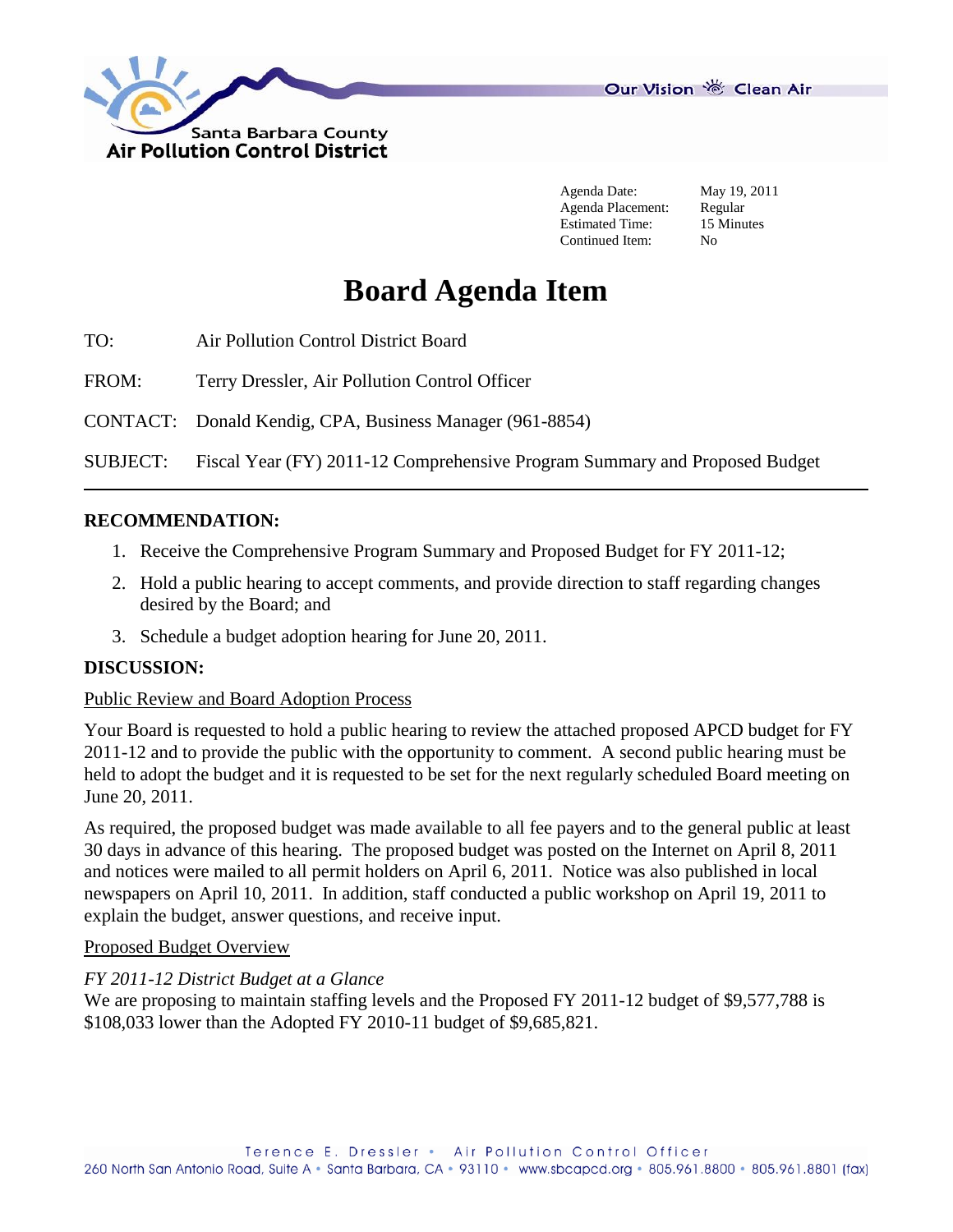# *Budgetary Highlights and Major Factors Affecting the FY 2011-12 Budget*

No fee increases are proposed for FY 2011-12 other than a forecasted Consumer Price Index (CPI) adjustment in fees that is authorized by APCD Rule 210. While we have forecasted a CPI of 1.0% for this May proposed budget, it could actually be slightly lower or higher.

Retirement rates have increased from 29.9% of pensionable earnings to 32.3% at an additional cost of \$129,000.

We are proposing to maintain current staffing levels. The District has significantly reduced its staff levels over the last several budget cycles in order to align our expenditures with our revenues, and this will be the fourth year we are proposing a balanced budget without a structural deficit.

In FY 2009-10 your Board adopted a prefunding plan for retiree health benefits, which is a more cost effective option than a pay as you go basis. At that time, the Board further adopted an earmarking and gradual transfer of a portion of discretionary designations (totaling \$1,180,900) to the 401(h) trust in order to eventually fully fund the retiree health benefits and eliminate the APCD's need to pay the benefits annually out of its operating budget. While prefunding will eliminate this ongoing expenditure, the process of making annual transfers will temporarily inflate the operating budget. We do not consider this release of designation an operational deficit, as it is transferring assets from one savings account to another, and will cease when complete. We are proposing to transfer \$211,975 during FY 2011-12.

We have a Reevaluation Cycle revenue stabilization designation account for the purposes of smoothing out the peaks and valleys in our operating budget. For FY 2010-11 salary savings and unanticipated revenues were sufficient enough to reduce our forecasted need to draw from this account by \$143,645 down from an originally budgeted \$593,645 to \$450,000. We propose no changes to the balance in FY 2011-12.

## *Revenues*

Our proposed revenues of \$8,070,190 represents an increase of \$313,361 compared to the FY 2010-11 total of \$7,756,829. This is primarily due to the three year permit reevaluation revenue cycle.

Revenue decreases include: application fees at \$23,161, annual emission fees at \$39,278 due to anticipated emission reductions, AQAP (Air Quality Attainment Planning) Fees at \$41,493, Carl Moyer grant revenue at \$134,356, and reimbursable charges at \$24,506.

# *Staffing*

Since FY 2002-03 we have reduced staffing by 10.50 Full Time Equivalent (FTE) positions (or 15.6%) to 50.25 FTE. 50.25 FTE represent a 55.5% reduction from the FY 1992-93 staffing peak of 113.0 positions.

The current staffing levels continue to present the significant challenge of complying with existing and new state and federal mandates while maintaining a high level of service in major program areas such as rule development, planning, permitting and compliance, inspection, air monitoring, air toxics, interagency review, and financial reporting.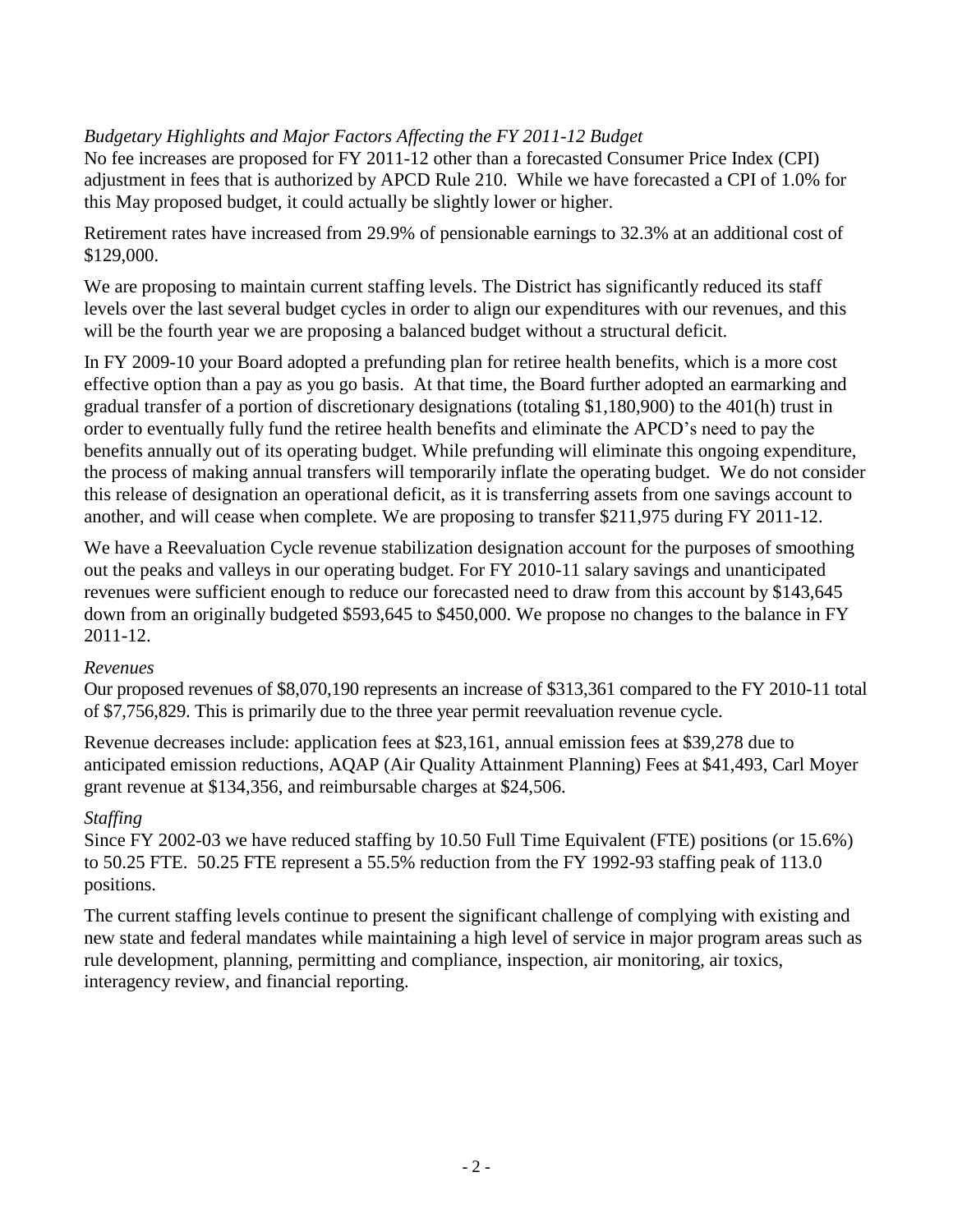# *Expenditures*

Our FY 2011-12 operating budget of \$9,544,268 represents a decrease of \$96,877 compared to FY 2010- 11 of \$9,641,145, which is primarily attributed to:

- Under salaries & benefits: the decrease is primarily attributed to salary savings from a reduction in worker's compensation costs, a reduction in the budgeted use of extra help, and a reduction of the one-time non-pensionable employee benefits in the previous fiscal year. The decrease is offset by an increase in retirement costs of approximately \$129,000.
- Under services  $\&$  supplies: the increase is primarily attributed to an increase in Carl Moyer  $\&$  ITG grants offset by reduction in anticipated DMV \$2 grants, for a net increase of \$218,538. This net increase is offset by a reduction in various contractor costs for database, web, and community outreach activities. Additional miscellaneous services & supplies costs were also cut by eliminating specialized testing for new-hires and the APCD's membership in the Coastal Housing Partnership, as well as reducing the budgeted appropriation for the APCD office machine lease, publication printing, and postage costs.
- Under other charges: a reduction made to the previous year's contribution to Santa Barbara County Association of Governments for its work on the Clean Air Plan is primarily responsible for the decrease.
- Under fixed assets: the increase is primarily due to the purchase of two inspector vehicles and one H2S (hydrogen sulfide) analyzer in the Engineering & Compliance Division, as well as additional air testing and monitoring equipment. Funds for these purchases come from prior year strategic savings especially for these assets.

## *Discretionary Designations*

l

Discretionary designations, not funded by categorical revenues or for specific and presently quantifiable purposes, under new financial reporting guidelines, are lumped together as "Unassigned" fund balance in the APCD's Comprehensive Annual Financial Reports (CAFRs).

For FY 2011-12 we propose no use of discretionary designations.

## Comprehensive Program Summary Overview

*Major Accomplishments, Events, and Highlights during FY 2010-11:*

- Only five exceedances of the federal 8-hour ozone standard in calendar year  $2010<sup>1</sup>$ .
- Only one exceedance of the state one-hour ozone standard in calendar year 2010.
- Only seven exceedances of the state 8-hour ozone standard in calendar year 2010.
- Began reporting real-time particulate data on the APCD website.
- Performed 948 inspections and 514 permitting actions in calendar year 2010.
- Responded to 154 air pollution complaints in calendar year 2010.
- Issued \$649,617 in clean air grants.

<sup>&</sup>lt;sup>1</sup>In January 2010 the Environmental Protection Agency proposed to strengthen the 8-hour "primary" ozone standard, designed to protect public health, to a level within the range of 0.060-0.070 parts per million (ppm). The standard is expected to be finalized in July 2011.